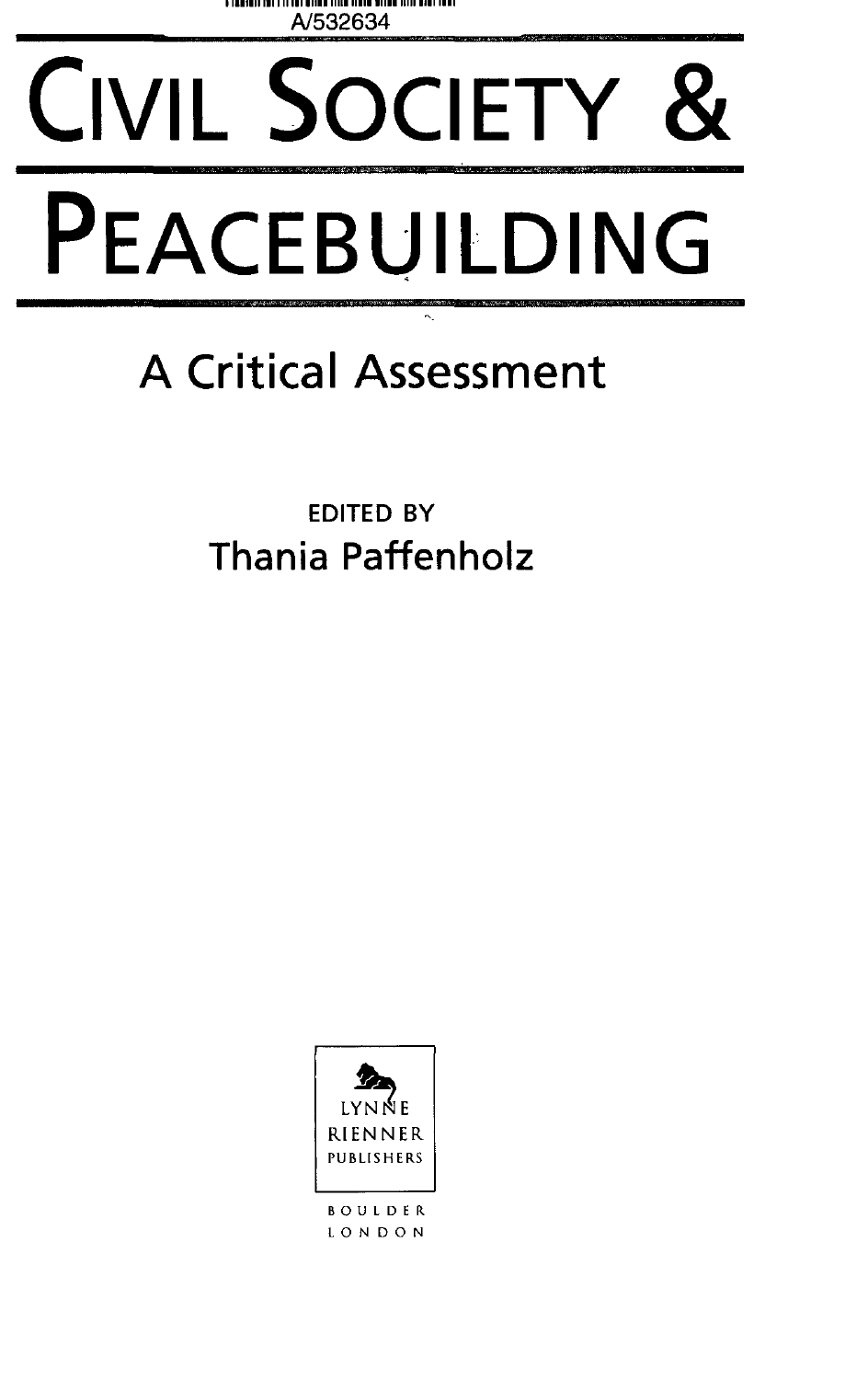## **Contents**

 $\alpha$  ,  $\alpha$  ,  $\alpha$ 

 $\label{eq:2.1} \frac{1}{\sqrt{2\pi}}\sum_{i=1}^n\frac{1}{\sqrt{2\pi}}\sum_{i=1}^n\frac{1}{\sqrt{2\pi}}\sum_{i=1}^n\frac{1}{\sqrt{2\pi}}\sum_{i=1}^n\frac{1}{\sqrt{2\pi}}\sum_{i=1}^n\frac{1}{\sqrt{2\pi}}\sum_{i=1}^n\frac{1}{\sqrt{2\pi}}\sum_{i=1}^n\frac{1}{\sqrt{2\pi}}\sum_{i=1}^n\frac{1}{\sqrt{2\pi}}\sum_{i=1}^n\frac{1}{\sqrt{2\pi}}\sum_{i=1}^n\$ 

|                                      | Preface                                                                                       | vii |  |
|--------------------------------------|-----------------------------------------------------------------------------------------------|-----|--|
| Part 1 Context: What We Already Know |                                                                                               |     |  |
| $\mathbf{1}$                         | <b>Understanding Civil Society</b><br>Christoph Spurk                                         | 3   |  |
|                                      | 2 Civil Society and the State<br>Kjell Erling Kjellman and Kristian Berg Harpviken            | 29  |  |
|                                      | 3 Civil Society and Peacebuilding<br>Thania Paffenholz                                        | 43  |  |
|                                      | 4 A Comprehensive Analytical Framework<br>Thania Paffenholz and Christoph Spurk               | 65  |  |
|                                      | Part 2 Case Studies: Applying the Framework                                                   |     |  |
|                                      | 5 Guatemala: A Dependent and Fragmented Civil Society<br>Sabine Kurtenbach                    | 79  |  |
|                                      | 6 Northern Ireland: Civil Society and the Slow Building of Peace<br>Roberto Belloni           | 105 |  |
|                                      | 7 Bosnia-Herzegovina: Civil Society in a Semiprotectorate<br>Roberto Belloni and Bruce Hemmer | 129 |  |
|                                      | 8 Turkey: The Kurdish Question and the Coercive State<br>Ayşe Betül Çelik                     | 153 |  |